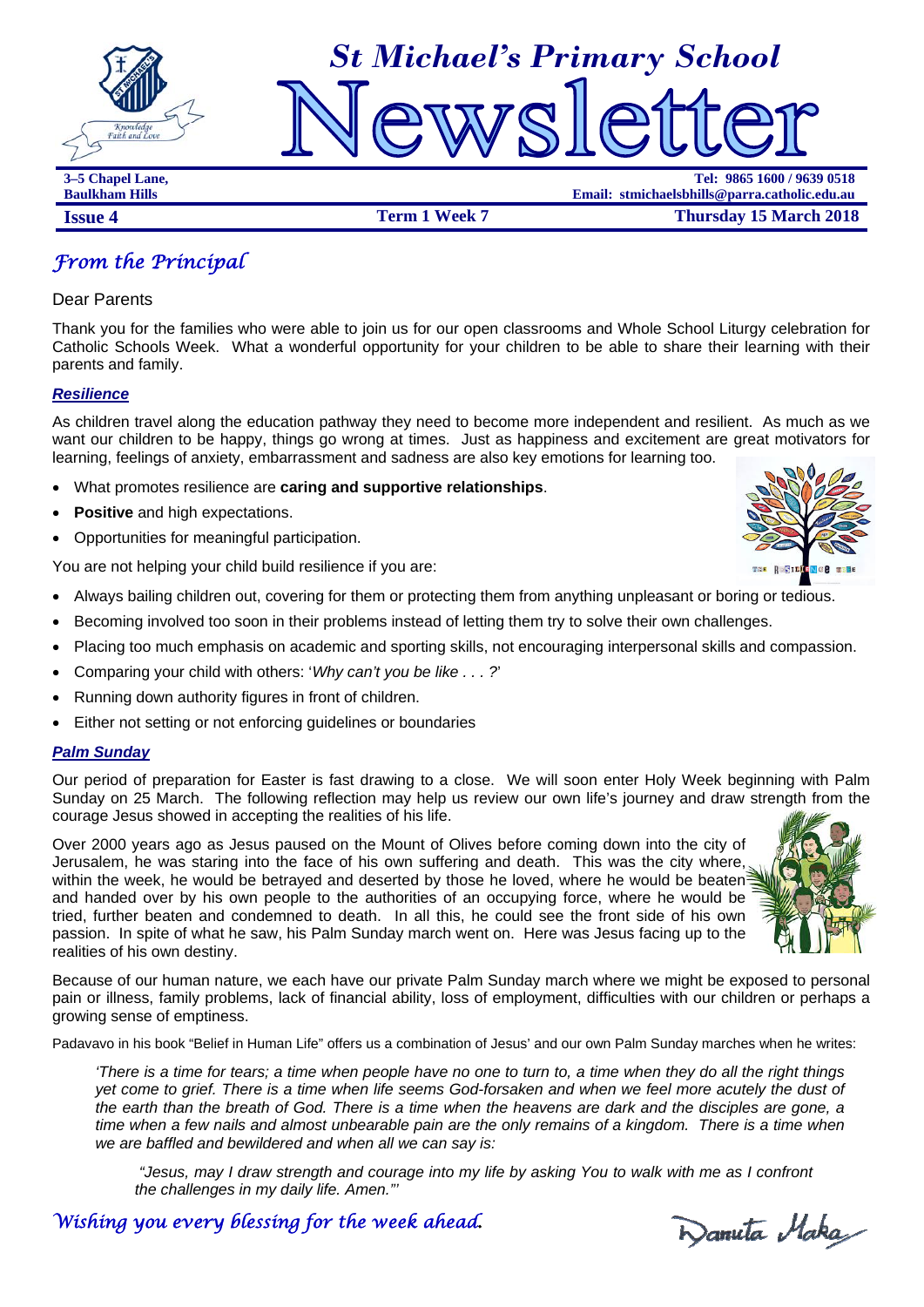

# *Religious Education*

### *St Michael's Parish Sacrament of Penance*

Student and Parent sessions have commenced. If there are any questions or concerns can you please contact the parish office.

If you have any questions or concerns regarding the program or other Sacramental Programs, please contact the **Parish Office on 9639 0598.**

# *Parish—Youth Ministry*

For Years 5-6, on the 18 March from 4.00-5.30 pm at the Downey Room at St Michael's we will be hosting a St Patrick's themed afternoon. Be sure to come dressed in something green for an afternoon of games and activities, with sign in from 4.00 pm and the option to come to the youth mass afterwards from 6.00- 7.00 pm.

### *Stations of the Cross*

This month we will be having our usual stations of the cross rehearsal for Good Friday, the dates of times of rehearsals are below, if you have any questions regarding what's involved feel free to call or email the youth minister (contact details below). (We are looking for anyone from Y5 or older to get involved)

3.45-5.00 pm:1, 8, 15 March (From Y5-Young Adults)

6.00-7.30 pm: 23 March (Focused on Y7-Young Adults)

7.00-8.30 pm: 25 March (Y5-Young Adults)

7.00-9.30 am: 30 March/Good Friday (Y5-Young Adults)

If you have any other questions or concerns feel free to call the youth minister Paul Fam on 0407 773 174, or send an email through to stmichaelsyouthbh@gmail.com.



# *Social Skills and Mantras Program.*

### **Week 8: T from Respect**

Think before I act. Know what triggers anger*.*

### **Week 9: Mantra 1**

- Stop! I don't like it when you ….. (name what you don't like)
- No! I asked you to stop …..
- If the behaviour continues: Go and tell the teacher on duty.

### **Week 10: Mantra 2 Public and private behaviour and language.**

 Public or Private? Children need to be responsible for their language and actions.

Certain behaviour may be acceptable at home or in a private place that is not acceptable in the classroom or playground.

# *Prayers*

Please keep in your prayers Alliana Calixtro (1 Blue) family on the passing of her paternal grandfather recently. May he rest in peace.



We ask this through Christ Our Lord, Amen.

**New School phone number 9865 1600** 

The school's main telephone number has changed to **9865 1600.** Please update your mobile phones with the school's new phone number which is now in operation. The previous number is still in use for the next six months.

**Diocesan Journey Walking with Refugees** and People Seeking Protection

Come Hear a Story and Share your Thoughts about this Journey



# Friday March 16th

**Guest speakers** 

TABLE TALK - Refreshments 7.30pm All Welcome - Finish at 9:30pm St Michaels Parish Chapel Lane

**Baulkham Hills**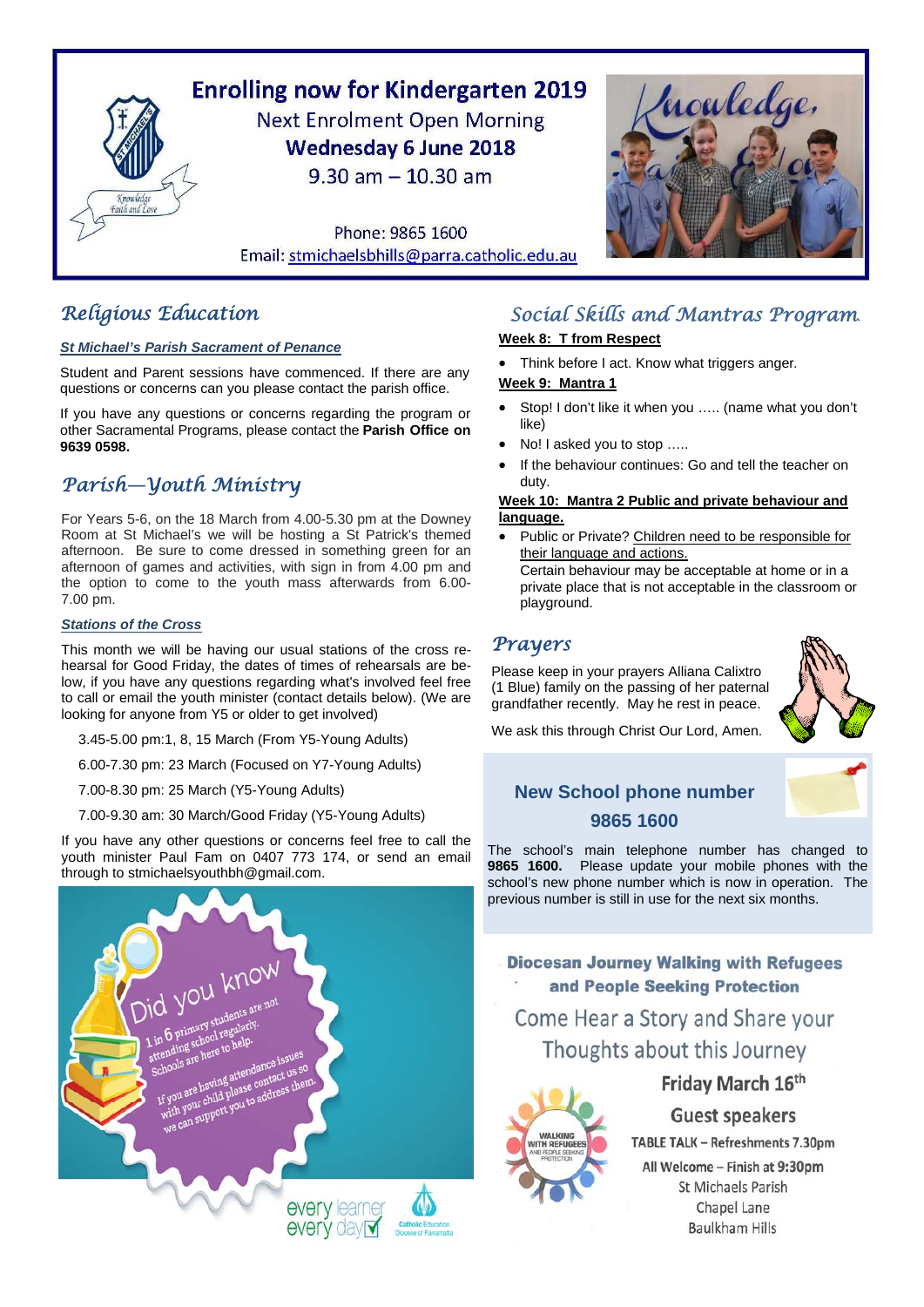# *Calendar Dates*

### **WEEK 7—Wellbeing Week**

**Fri 16 Mar** School Assembly 8.50 am—Prayer 1 Red

### **WEEK 8**

| Tue 20 Mar | Years 2-6 Cross Country            |
|------------|------------------------------------|
|            | 2nd Hand Uniform Sale 2.30-3.10 pm |
|            |                                    |

- **Wed 21 Mar** Year 4 Sacrament of Reconciliation Years 5 & 6 Cyber Safety Incursion P&F Meeting 6.00 pm
- **Fri 23 Mar** School Assembly 8.50 am—Prayer K Red

### **WEEK 9**

**Mon 26 Mar** Holy Week Non-Eucharistic Liturgy 12 noon

**Thu 29 Mar** Holy Week Non-Eucharistic Liturgy 12 noon

### **Easter Break: Fri day 30 March to Monday 2 April**

### **WEEK 10**

| Tue 3 Apr | Whole School Photos                                   |
|-----------|-------------------------------------------------------|
| Wed 4 Apr | Year 5 Excursion Riverside Theatres "Billionaire Boy" |
|           |                                                       |

**Fri 6 Apr** Whole School Easter Mass 10.15 am

### **WEEK 11**

**Wed 11 Apr-**Celebration of First Penance **Thu 12 Apr** 

**Fri 13 Apr** School Assembly 8.50 am Term 1 Finishes at 3.10 pm

### **School Holidays 14 April—29 April**

**Wed 18 Apr** Teaching Services Australia Band Camp

### **TERM 2—WEEK 1**

**Mon 30 Apr** Staff & Students return for Term 2

**Fri 4 May** School Assembly 8.50 am

Please note that from time to time there may be unavoidable circumstances that may occur and dates advertised for events may need to be changed. Every effort is made to give as much notice as possible when changes occur. We apologise for any inconvenience this may cause.

# *School Terms 2018*

Term 1—Monday, 29 January to Friday, 13 April 2018 **Easter break:** 

Good Friday, 30 March to Easter Monday, 2 April 2018

Term 2—Monday, 30 April to Friday, 6 July 2018

Term 3—Monday, 23 July to Friday, 28 September 2018

### Term 4—Monday, 15 October to Friday, 21 December 2018

Students finish Wednesday 19 December 2018

# *Update - School Fee Statements*

We have been advised by the Catholic Education Office Diocese of Parramatta that most of our families should have received their School fee statements.

Some families may not have received their statements due to a technical glitch which the Catholic Education Office is addressing. These individual families will have their statements issued as soon as possible.

Most statements were dated 19 February with a due date of 21 March (30-day terms). However, with the delays in issuing the statements, the Catholic Education Office processed Flexible Payment Plans (FPPs) will be accepted until 28 March. FPP start and end dates will be adjusted based on the receipt/processing date with no instalments missed.

Please be assured that if you have not received your school fee statement as yet, there will be further flexibility with regards to payment.

If you have not yet received your school fee statement, please contact Tanya Eastaway to request a statement copy.

We apologise for any inconvenience caused and appreciate your patience.

# *No Smart Watches in Class*

Smart watches are categorised in line with a mobile phone as they can be synchronised to receive phone calls, therefore if a child wears a Smartwatch to school they will need to leave it with their classroom teacher as per the school rule about mobile phones.

Please do not allow your child to bring valuables to school. Children are responsible for their own belongings.

# *Uniform Shop*

All winter uniforms are now available for purchase. Please place your orders early before next term to ensure you receive them on time.

Order forms are available from our website and Skoolbag App or from the school office. Orders can be emailed to: elle@ozfashions.com.au or you can order via the QKR App.

All size samples are at the school office for trying on if you are unsure of the size.

Please note: Uniforms cannot be purchased from OZ FASHIONS warehouse in Granville.

*Kind Regards, Elle, Ozfashions, 0421 216 414* 

# *Extra Naplan and Semester Reports*

Please note that there is a \$10 admin fee for the photocopying of additional School and Naplan reports.

We aim to process these requests as soon as possible.

Thank you for your understanding.

# *Photographs taken at school*

From time to time photographs may be taken of your child whilst they are at school. These photos may be used in school Newsletters, publications and the school website. They may also be used by Catholic Education, Parramatta Diocese in their publications and website.

If you do not wish your child's photo to be taken, please put this in writing and address to the Principal, Mrs Maka.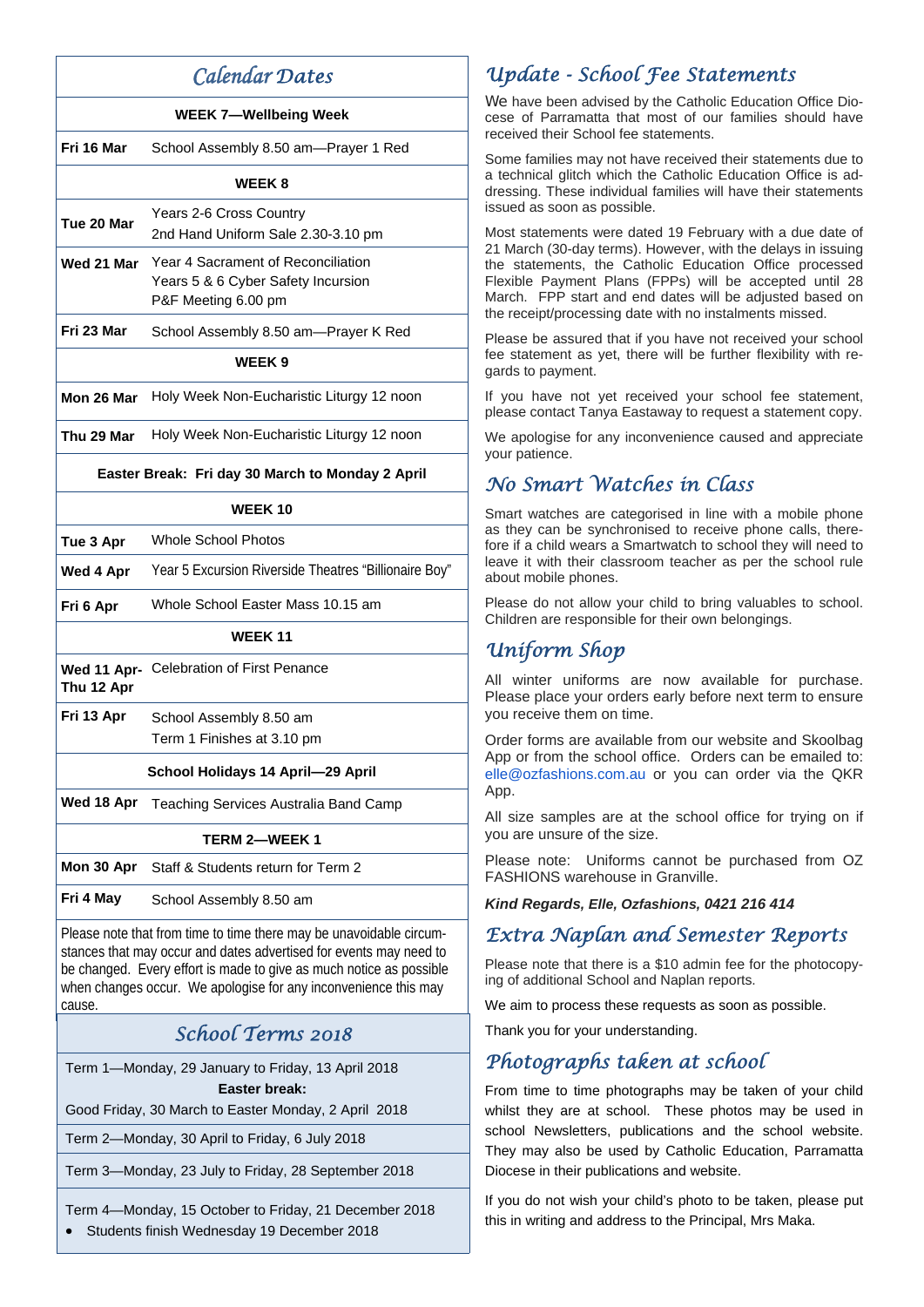

# *Assembly Awards*

*Students of the Week* 

# *Week 6*

# *Week 5*

KvG GREEN Jake Zappala 1G RED Zoe Zhang 2K BLUE Oliver Wahab 4G GREEN Laura Muang 4P RED Abigail Chan 4I YELLOW Lane Orley 6R RED Dylan Loots

KQ BLUE Isabella Kos KR RED Alyssa Jay Sharma KRT YELLOW Felicia Grasso 1SM BLUE Charles Gordon 1Y GREEN Sophia Sailago 1F YELLOW Lachlan Leahy 2J GREEN Archer Woods 2P RED Maxine Oppong 3B BLUE Elizabeth Daniele 3H GREEN Natalie Williams 3C RED Madeleine Essex 3OC YELLOW Angus Herriott 4BM BLUE Archie Ferguson 5K BLUE Samuel Kable 5S GREEN Cooper Crawford 5M RED Sarah Chue Hong 5OD YELLOW Rubi Nowak Allcorn 6F BLUE Morgan Thorpe 6B GREEN Sebastian Charon 6M YELLOW Audrey Velez

KQ BLUE Noah Martin KvG GREEN Eloise Tweedie KR RED Kitten Porter KRT YELLOW William Bull 1G RED Boris Jeloudev 2K BLUE Karen Hanna 2J GREEN Emelia Muccino 2P RED Jarryd Rawlings 2L YELLOW Michael Ezzy 3OC YELLOW Aidan Spada 4G GREEN Daria Raguz 4P RED Jackson Carlos 4I YELLOW Sienna Pai 5K BLUE Alyssa Romeo 5J GREEN Luca Pagliarini 5M RED Kistijan Magdic 5OD YELLOW Calum Bowles 6F BLUE Ashley Jay 6R RED Michael Saaib 6M YELLOW Caiden Gellel

3H GREEN Alexander Vasquez 3C RED Lily May Sharma 4BM BLUE Elle-Maree Ghetto-Tarantolo 6B GREEN Caelan Kustreba

*Sport*

Congratulations to the following children who have been selected to represent St Michael's in the 2018 Parramatta Diocesan teams in their chosen sport.

**AFL**: Connor Bourke, Ben Boxshall, Cooper Crawford, Scarlett Jackson **Netball**: Kaitlyn Nada

**Softball: Cooper Crawford, Scarlett** Jackson

**OPENS Rugby League**: Cooper Hume, Charles Rhodes

**11 Years Rugby League**: Dallas Brettle, Raymond Maikhael, Declan Reidy

St Michael's has been invited to field Rugby League teams in the Parramatta District All Schools Knockout competition early in term 2. The tournament is a one-day Competition open to all primary schools in the Parramatta District. The tournament is for children from eight years of age to Open Primary. St Michael's teams will be selected by this expression of interest form. Priority will be given to those students who currently or who have played in the past. If further players are required to fill teams then non players may be considered. As a last resort trials may need to be conducted to finalise teams. By doing this we aim to give children the opportunity to play in the knockout while maintaining their safety and our duty of care at all times.

Please copy and paste the URL below into an internet browser to indicate your child's interest in being in one of our teams.

> https://goo.gl/forms/ ncyFiBV8FqOs3i812

*Mr Steve Kovelis, Sports Coordinator* 

# *Kindy Green*

Every Monday morning, the children in Kindy Green write about their weekend. This is what they did last Saturday and Sunday.

- On the weekend I went to my daddy's beach. Evie
- On the weekend I went to Grandma and Grandpa's house. Gabriella
- On the weekend I went to an arcade. Dominic
- On the weekend I stayed at home and played with puppets. James
- On the weekend I went to a sleepover. Olivia
- On the weekend I went to the party. Ashton



# *'PBS4L—Positive Behaviour Support for Learning'*

PBS4L is an example of a whole school approach to supporting the learning and wellbeing needs of all students.

A number of staff at St Michael's this year will be trained in leading this initiative in our school.

Critical elements of a whole school approach include: emphasising strong school leadership that promotes the importance of wellbeing at our school and within the broader school community, and; a culture of high expectations for all students with teachers who emphasise continuous improvement.

The PBS4L approach places a strong emphasis on these elements.

The approach supports schools to integrate the learning environment, the curriculum and pedagogy, the policies and procedures, and the partnerships within and outside schools, including teachers, students, parents, support staff and community groups.

The whole-school focus of PBS4L promotes care, respect, communication, collaboration and values diversity. It supports schools to create environments where every student can connect, success and thrive.

### *Mrs Knispel*

*(PBS4LCommunication Coordinator)* 

# 1SM BLUE Flynn Logan 1Y GREEN Alex Ena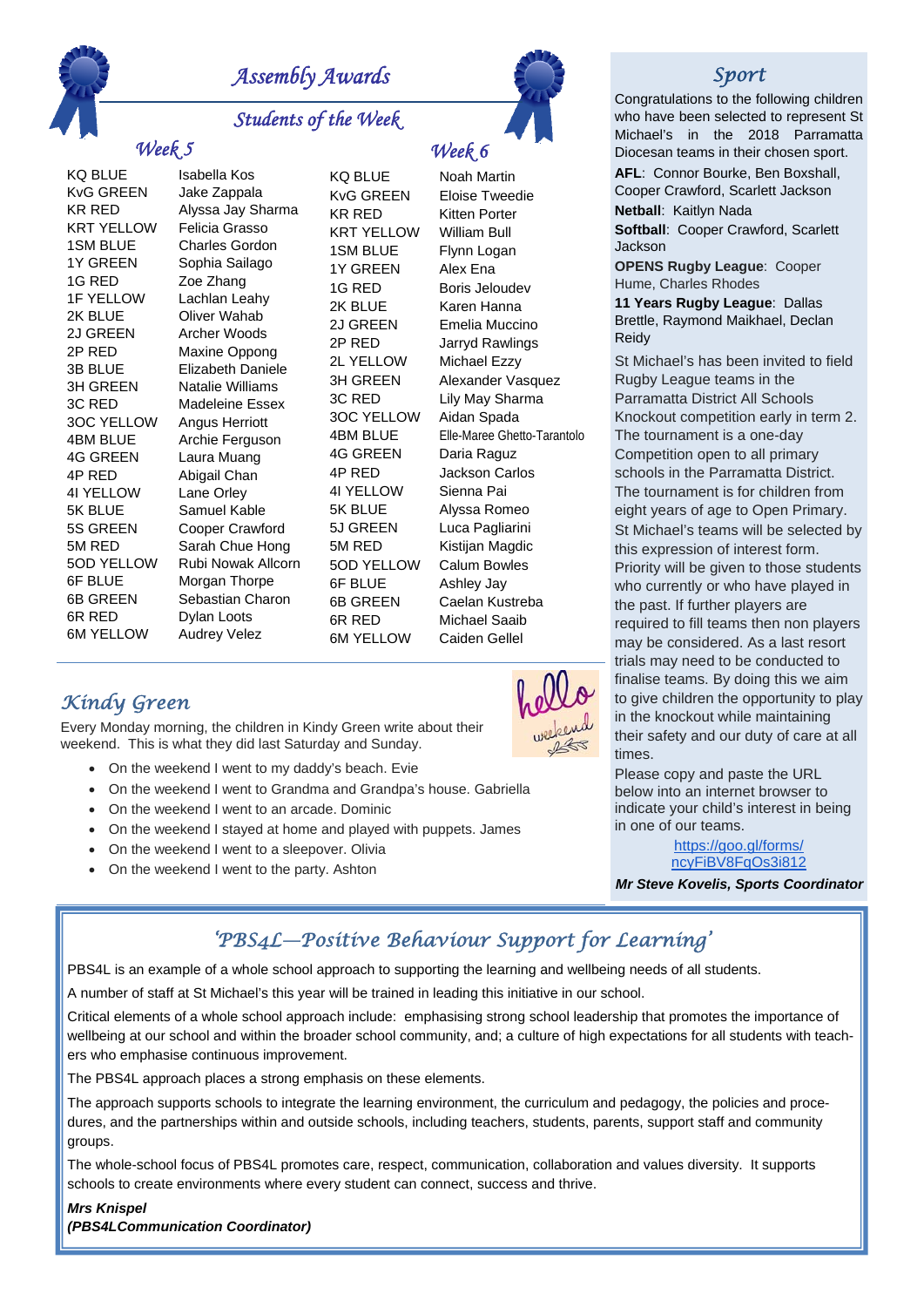# *Reading Aloud*

Reading aloud to children every day puts them almost a year ahead of children who do not receive daily read aloud



Research into reading has shown that effective readers use multiple strategies to assist their com-

prehension. Children and adults will often do this without realising it until they come across something they can't comprehend. This is when readers deliberately draw on strategies to support them in gaining a greater understanding of what they have read.

**Prior knowledge** is one strategy that readers draw on to assist them in engaging with a text more deeply. Prior knowledge is making connections and meaning from unfamiliar events using their knowledge, ideas and experience that are familiar.

### **Hints/Tips:**

 Before reading, talk about the cover, the title and the pictures.

### **Discuss** . . .

- What your child already knows about this topic. Example—Sharks: *I know that sharks swim in the ocean, there are many species, sometimes they attack humans, etc.*
- Make connections with your child's personal experience about the topic. Example: *I once saw sharks at the aquarium, etc.*
- Encourage children to think about the type of vocabulary that might be in the book. Example: *fins, gills, ocean, teeth, predators, etc.* This will help them when they come across these words when reading.
- I hope that these strategies will assist you in having an enjoyable fortnight listening and reading with your child.

*Source: Melbourne Institute of Applied Economic and Social Research* 



# **Younger Widowed Support Group**



- . Has your spouse or partner died and are you searching for someone who understands the enormity of your loss?
- Are you overwhelmed with the impact this is having on your life?
- Do you long to connect with others who have experienced a similar loss?
- Are you unsure of how to assist your children through their grief?
- Would you like support as you deal with your changed circumstances?

### If so please call PH: 8843 2530 or E-mail: soloparentservices@ccss.org.au us find out more about our monthly support group



VENUE: 13 Buller St, North Parramatta DATE: 3rd Tuesday of each Month (Feb -Dec) TIME:  $7.00<sub>pm</sub> - 9.00<sub>pm</sub>$ COST: \$5.00

## **Stepping Bevond Support Group for Separated / Divorced Adults**



- Are you separated or divorced?
- Have your emotions overwhelmed you at times?
- Are you struggling with the impact this is having on your life?
- Is communication difficult with your ex-partner?
- Do you find it difficult to support your children through this process?
- Would you like support as you deal with your changed circumstances?

If you relate to any of the above, please call PH: 8843 2530 or e-mail Rita at soloparentservices@ccss.org.au for more information about our Support Group.



VENUE: 13 Buller St, North Parramatta DATE: Last Tuesday of each Month (Jan -Nov) TIME:  $7.00<sub>pm</sub> - 9.00<sub>pm</sub>$ COST: \$5.00